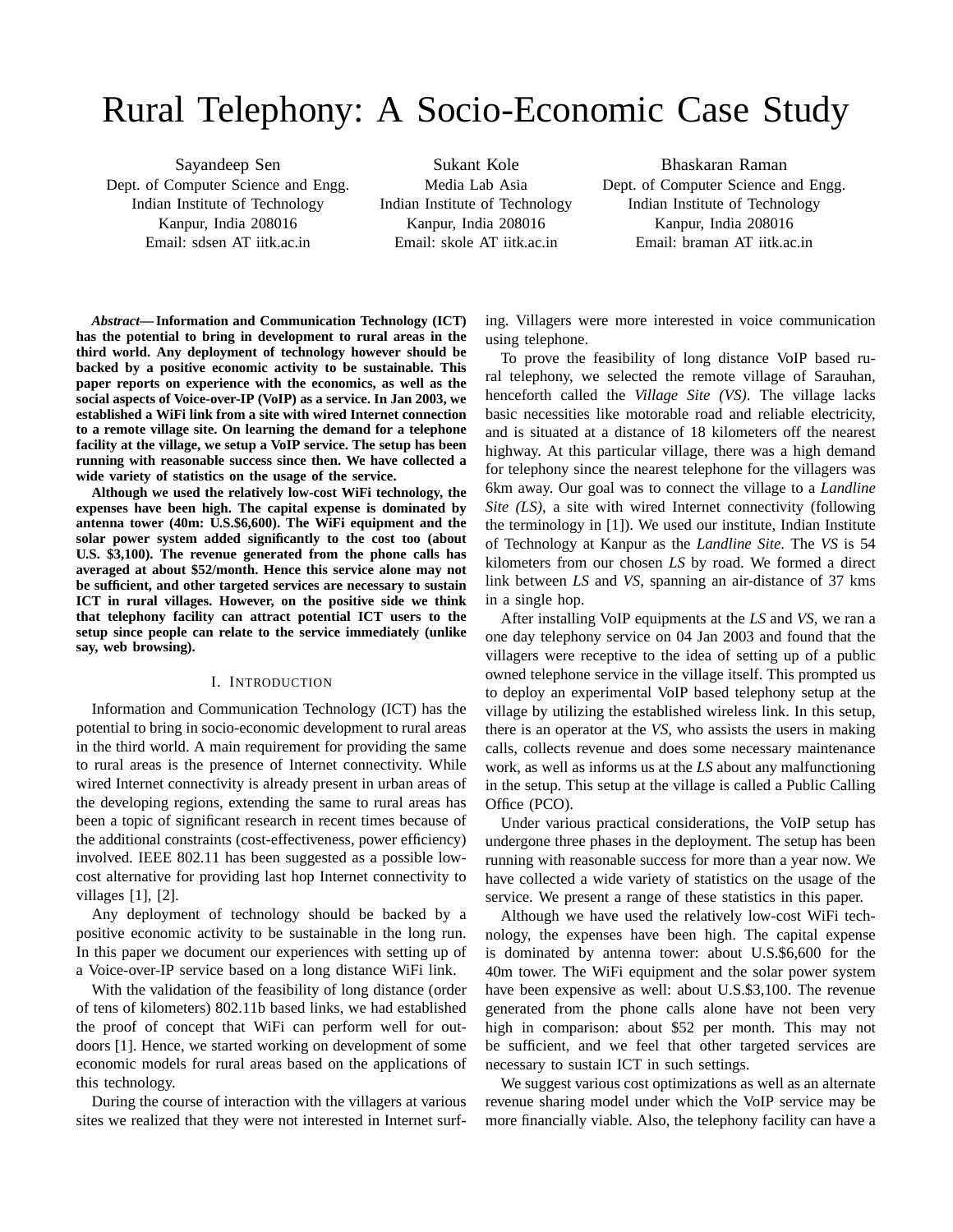very important positive role to play. We think that a telephony facility can attract potential ICT users to the setup since people can relate to the service immediately. This is in contrast to urban locations where other services such as web browsing are more popular.

The rest of the paper is organized as follows. In Section II we describe the initial technical and administrative challenges that we had to face during deployment of infrastructure and how we solved them. We also mention the engineering changes done to fine-tune the setup. Section III documents our experiences (technical, business, and social) in operating this link for a period of over a year. In Section IV we analyze the given setup for financial viability based on the cost of initial infrastructure deployed, the monthly expenses incurred, and the revenue earned. We then propose a better (cost optimized) infrastructure for new deployments based on our experiences from the setup. We conclude in Section V.

## II. THE EVOLUTION OF THE VOIP DEPLOYMENT

The current VoIP deployment has evolved over three phases. We now describe this evolution.

The first phase of the VoIP deployment started with the oneday demo setup, on 04 Jan 2003, as mentioned in Section I. In this setup, we had a Foreign eXchange Station (FXS) device at the *VS*, and a Foreign eXchange Office (FXO) device at the *LS*. This is depicted in Figure 1. The FXO acted as the gateway between IP and the PSTN (Public Switched Telephone Network). The FXS at the *VS* enabled the use of a regular phone device, which people were already accustomed to (instead of using a VoIP phone device).



Fig. 1. Demo VoIP Setup

The wireless link uses a pair of Cisco a350 bridges, connected to high-gain directional antennae. We used parabolic grid antennae with 24dBi gain at either end, with the radios operating at a transmit power of 20dBm. This is well within the regulatory emission limits [3]. At the *LS* end, we used a tall building, 40m high, and at the *VS* end, we setup a 40m tall antenna tower. This setup helps in achieving line-of-sight, which is required for WiFi links.

The demo VoIP setup was received quite enthusiastically by people in the village. Hence we decided to setup a VoIP-based PCO (Public Call Office) at the village. Two important issues had to be solved before we could take the step from a demo to a deployment:

**Power Issue:** Practically the *VS* received mains power offthe-grid for only 2-3 hours in a day. Even when power was available, it was well below the specified 220 Volts. Worse, it had a large variation as well: 90 to 120 V. Operating the VoIP setup under such unreliable power availability was difficult. In order to get by the problem, we planned the following:

- 1) Using a voltage stabilizer, for steadying the voltage supply.
- 2) Commissioning a solar power system with battery bank, to be used as the main power source.
- 3) Keeping a diesel-run power generator set as backup.

**Billing Issue:** The next important issue to address was that of billing. People are quite conscious about the bill, whenever they are charged for the calls. Although a billing system is built-in the VoIP boxes (FXO/FXS), they meter only the call from one VoIP box to other VoIP box. We however required that they meter the outgoing calls on the Public Switched Telephone Network (PSTN) line: based on the called destination.

Now, commercial PCOs already have the necessary billing machine to meter outgoing calls based on the destination (akin to public telephone booths in several cities/countries). To get around our billing problem, we decided to make use of the services of a commercial PCO. Under this setup, we termed the *Village Site (VS)* as a PCO extension counter (of the commercial PCO).

Whenever a caller at the *VS* wanted to make a call from the PCO extension counter, he/she would dial the number of the VoIP phone at the commercial PCO end. The operator at the commercial PCO will (manually) make a PSTN call on behalf of the caller. The operator will then give the line to the caller at the *VS* using a two-line phone. This is depicted in Fig 2.

At the end of call, the billing machine at the commercial PCO prints the bill and the operator at the PCO communicates the same to the operator at the extension counter. The latter then collects the cash from the caller at the *VS*. At the end of day, the two operators exchange the revenue collected and the bills.

For our setup, a commercial PCO at a distance (aerial) of approximately 6 km from our village site agreed to take part in this venture. We setup a WiFi link connecting the commercial PCO to the *VS*. The experimental PCO extension counter was inaugurated on 03 Jan 2004 for commercial operation.

## **Fine-tuning the setup:**

After working with this setup for some time, we ran into non-technical problems with the commercial PCO operator. The commercial PCO operator did get additional revenue from the extension counter at the village site. However, he also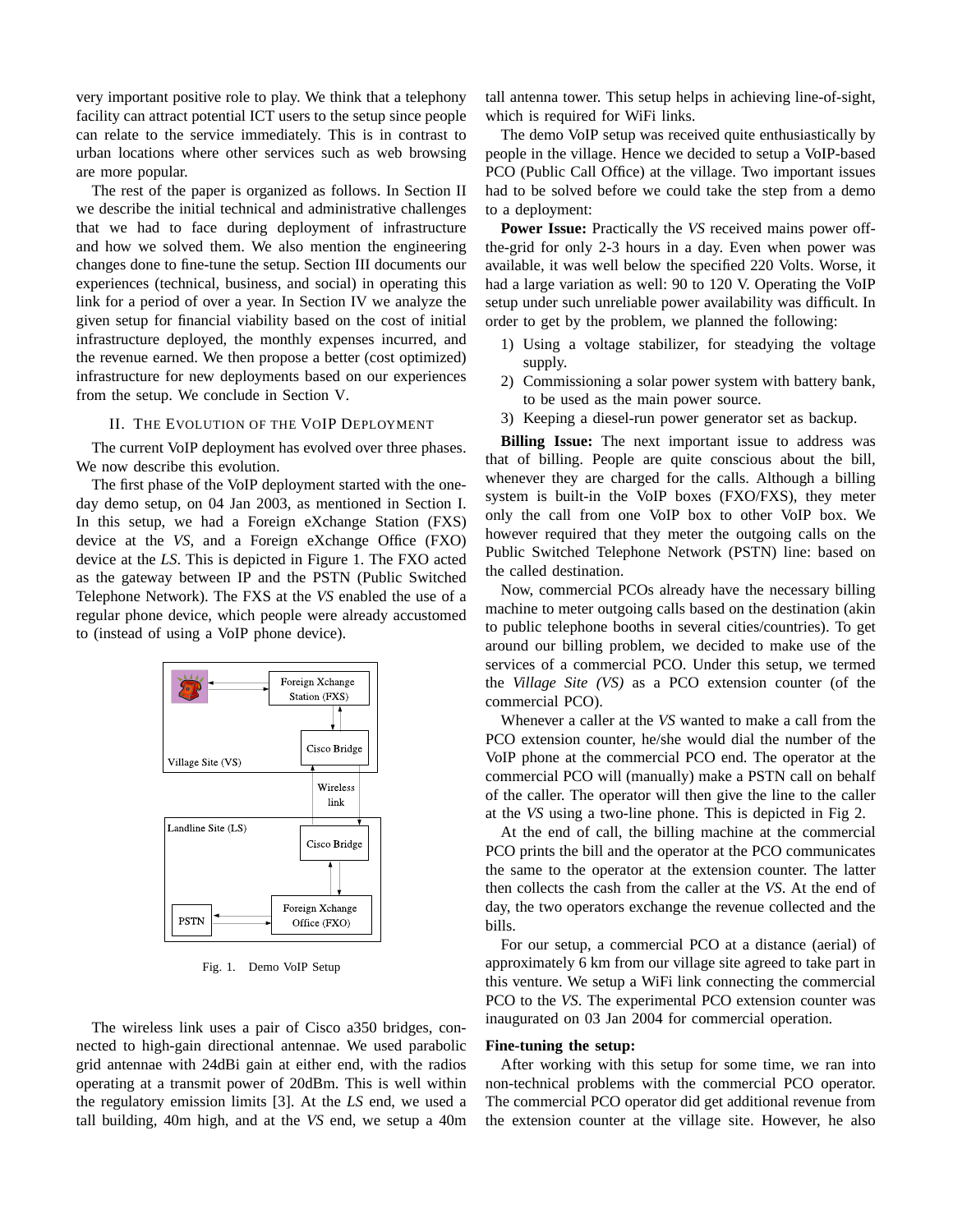

Fig. 2. First VoIP Setup

had expenses for powering up the networking equipments: the commercial PCO site also had erratic power supply hence he had to use alternative methods to generate his own power. The experimental arrangement with the commercial PCO had to be dismantled.

Our only reason for depending on the commercial PCO was for billing. In the next phase of the setup, we looked for offthe-shelf PCO billing machines. We deployed such a PCO billing machine at the *VS* to take care of the billing problem. We then decided to revert to our demo setup, of having direct connectivity to the *VS* from the *LS*. This is our current setup, and is shown in Fig 3.



Fig. 3. Current VoIP Setup

Under the current setup, the FXO at the *LS* is connected to a PBX (Private Branch eXchange). Whenever somebody wants to make a call from *VS*, he has to dial 0, wait for another dialtone, then dial the intended telephone/mobile number. The call thus first terminates at the FXO at the *LS*, then subsequently connects to the outside world. However, one can talk to any telephone number within the PBX of the *LS*, from the *VS* at no extra PSTN billing cost.

As a further enhancement to the setup, we have integrated the hardware of the WiFi client with the VoIP FXS module. These modules are now in a single box, and can replace the bridge and FXS at the *VS*. This box is analogous in functionality to a cordless phone system. We just need to connect three things to this box at the *VS* to have a VoIP phone: (a) an appropriate external antenna (WiFi), (b) the billing machine, and (c) a standard analog telephone instrument. However, we have not yet installed this integrated hardware box at the *VS*.

## III. EXPERIENCES WITH THE DEPLOYMENT

In this section we document the various experiences that we have gained from running the VoIP service for a period of over a year. In Section III-A we describe the facts about the operational performance of the setup i.e., its reliability, and characterize the main causes of service disruption. In Section III-B we present statistics on the business performance of the setup. We then present in Section III-C a few interesting points about the social characteristics related to the VoIP service usage at the *VS*.

For the various data presented below, we used one of two sources of information. One of the sources was a database maintained at *LS* which had record of the duration and cost of each call made from the *VS*. This database was maintained as part of the PBX system at the *LS*. Apart from this database, the other source of information was the log maintained by the PCO operator at the *VS*. Depending on the information, this log was maintained on a per-day basis or on a per-call basis. The PCO operator either reported the information back to us at the *LS* at the beginning of the next working day, or on a monthly basis.

#### *A. Operational performance*

During the initial few days of operation of the PCO, there were a few bad/erroneous calls, since the PCO operator (a resident of *VS*) was still getting used to the procedure. Once he achieved a suitable degree of expertise, there were no more such bad calls.

We collected information on the functioning of the PCO, from the period of August 2004 to September 2005 by monitoring the duration of time for which the service was up and available for usage. This information was maintained by the PCO operator and was passed on to us on a monthly basis. The operator maintained the service availability information at the granularity of one day. We found out that, on an average in a month approximately five days go without any PCO service due to some technical problems. Such problems fall into three categories:

- 1) Solar power system failure at *VS*.
- 2) Telephone network failure at *LS*.
- 3) Router configuration problem at *LS*.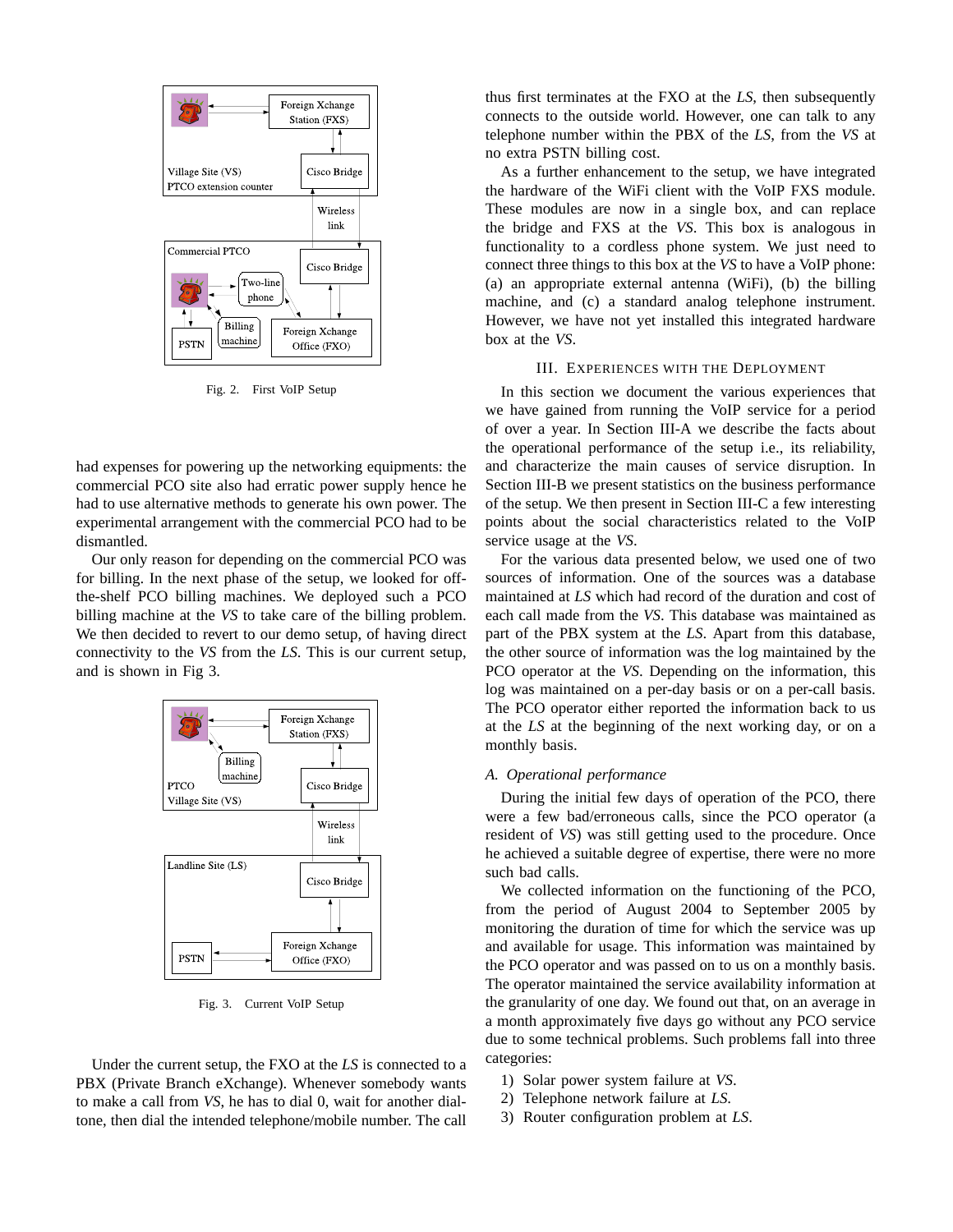

Fig. 4. Count of days without PCO service

The plot showing the number of off days in each month is shown in Figure 4. The link failure was prominent in the month of February 2005 when a technical problem arose with the solar power facility at *VS* resulting in as many as fifteen off-days. For the other outages, at this time we do not have more detailed information regarding which of the above three causes were responsible for the service unavailability.

#### *B. Business performance*

To understand the financial viability of our model, we collected transaction data from August 2004 to September 2005. For obtaining this information, we used the database at the *LS*.



Fig. 5. Number of calls made per month

We first plot the number of calls per month in Figure 5. As can be seen from the plot, there is an increase in the number of calls for the months between August 2004 and January 2005. This can be attributed to the harvesting season, most of the residents of *VS* being farmers. The month of February 2005 saw the number of calls to decrease as the service was unavailable for half of the month due to technical difficulties.

We next look at the variation of the revenue collected by the PCO operator (from the VoIP customers) for the duration of August 2004 to September 2005. The data for this was also collected from the database at the *LS*. The plot is shown in Figure 6. As can be seen from the plot, the average revenue

earned is around \$52 per month. Note that the plot shows the revenue collected from (or the cost to) the customer at the *VS*. The way this revenue is shared among the various entities is discussed in detail in Section IV.



Fig. 6. Call cost (to the customer) per month

While the amount of revenue earned is a good estimator of the popularity/importance of a telephony service, another factor to look out for is the duration for which the services are used by the customers. We plot the time duration of the local as well as long-distance (STD/ISD) calls for the entire data collection period, the source for this is the database maintained at the *LS*. This is shown in Figure 7. We see that while a substantial portion of calls are less than a minute in duration, the majority of the calls is still greater than 1 minute in duration.



Fig. 7. Duration wise breakdown of calls

We also collected information on the variation of demand for our services throughout a day. This information was maintained by the PCO operator (only) for the month of September 2005 and reported back every next working day to us at the *LS*. This data is depicted in Figure 8.

We see that the usage is distributed through the day, with no specific non-busy periods, except probably 5-7pm. Along with the time-of-day information, we also show information on the sex of the caller. An interesting aspect of this plot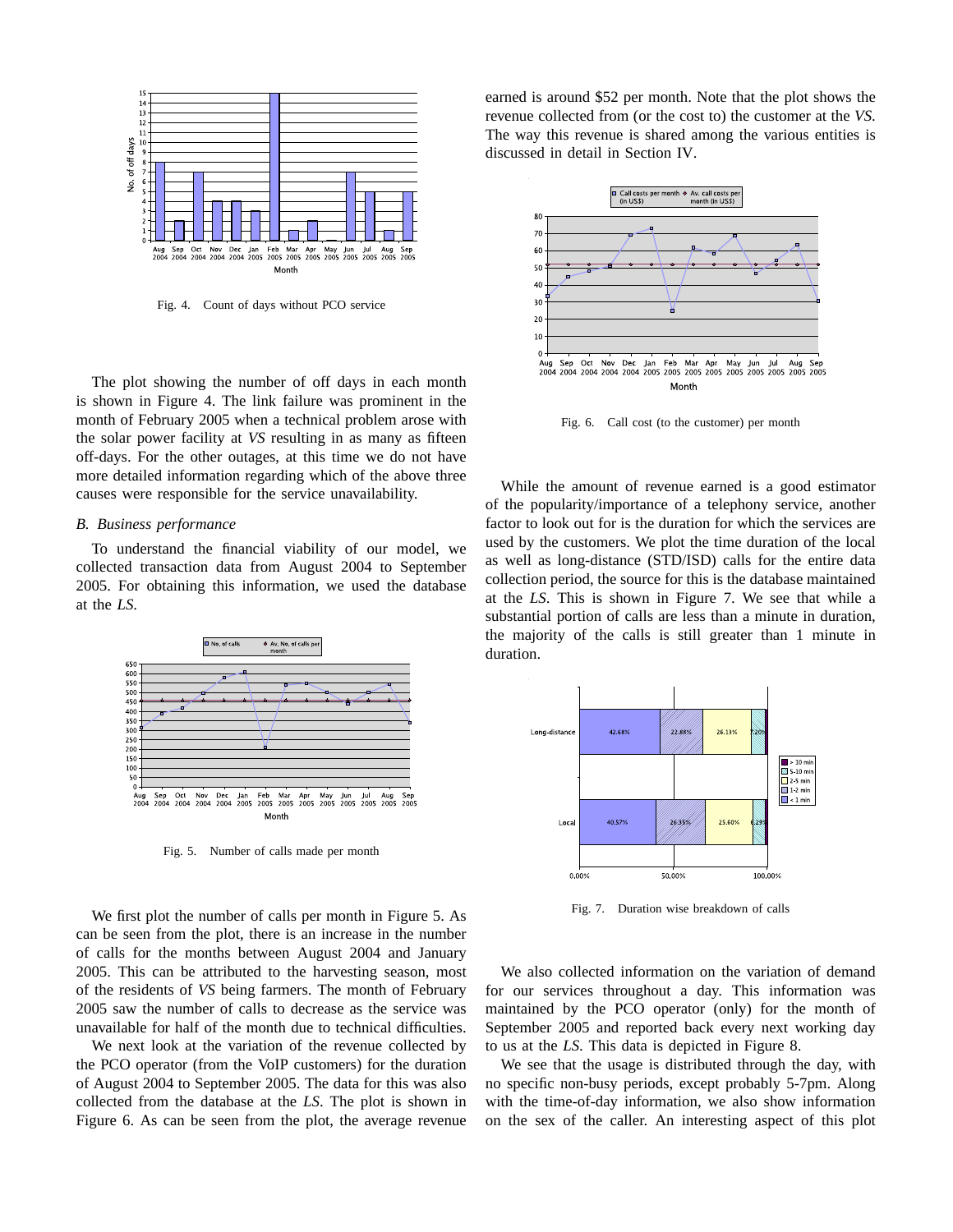

Fig. 8. Time of day when people use the facility (Sep-2005)

is the following. The number of male callers peaks in the period 10-11am, exactly when the number of female callers is at its minimum. This points to the social aspect related to the division of labour in that region. The number of female callers in particular tends to be high during 2-5pm, this is probably because this is the time of day when they are free of their daily chores. However, since this data was collected only for September 2005, this may not be representative of the usage in other months of the year.

We also tracked the destination of the VoIP calls made from the *VS*. We have found out that most of all the long distance calls were made to two big cities: one being New Delhi, 440 kms away from the *VS*, and the other Mumbai, about 1350 kms from the *VS*. This can be explained as follows. The village has many orchards of mango. At the time of mango harvest, trading people make calls to these cities, which have big mango markets.

Apart from these observations we have also found out that the reasons affecting our daily business are the following,

- 1) **Weather conditions:** People avoid coming to the PCO during rain and extreme cold.
- 2) **Power failure:** At any location (PCO at the *VS*, or the telephone exchange).

The average monthly revenue earned is of the order of \$52. Although the revenue seems to have peaked under the current setup, we believe that it is possible to improve this with a little more advertising (in neighbouring regions).

## *C. Social aspects*

We collected various data related to the social aspects of the VoIP usage. The observations were collected by the PCO operator either for just September 2005, or for the period of September 2005 and October 2005. The observations were tracked for each call made and reported back to us at the *LS* the next working day.

Figure 9 shows a plot tabulating the various reasons for the VoIP calls made by the customers at the *VS*. This data was collected for both September as well as October 2005. We see that people usually tend to make casual calls. On inquiring further, we learnt that most of these casual calls tend to be for enquiring about the well being of relatives working in other places: many of the households at the village have family members or relatives working in other locations. A distant second prominent reason for the usage of the VoIP service is for business calls. Again, it is possible that this data may not be representative of the calling pattern during the other months of the year.



Fig. 9. Purpose of making the calls

Next, Figure 10 classifies the VoIP usage based on the occupation of the caller. This data is only for the month of September 2005. The fact that most of the residents of *VS* are farmers is reflected in this plot. This underlines the potential benefits of providing targeted ICT services for farmers: like access to market prices of produce, expertise on agriculture related issues like right time to sow crops, best quality of seeds available etc. which will surely enhance the quality of life in the region. The rest of our callers are business-persons, students, service members and home-makers, who can also gain from the presence of tailor-made ICT services.

Figure 11 plots the age profile of the PCO users. This data is for the two months of September and October 2005. We find that majority of our customers are within the age group of 20-30 (about 54%), while around 17% are below 20 years of age, whereas 23% are in the age group of 30-40.

We have also gathered data on the educational profile of the callers in the month of September 2005: the statistics are shown in Figure 12. As can be seen most of the customers are illiterate. If we assume that our clients form a fair representation of the *VS* populace and that of its vicinity, then this underscores the necessity of providing ICT services like distant (remote) education to the villages. Such remote education services could be easily provided using our WiFi link setup.

## IV. COST ANALYSIS OF THE SETUP

Having looked at various socio-economic statistics related to the VoIP service operation, we now turn to a financial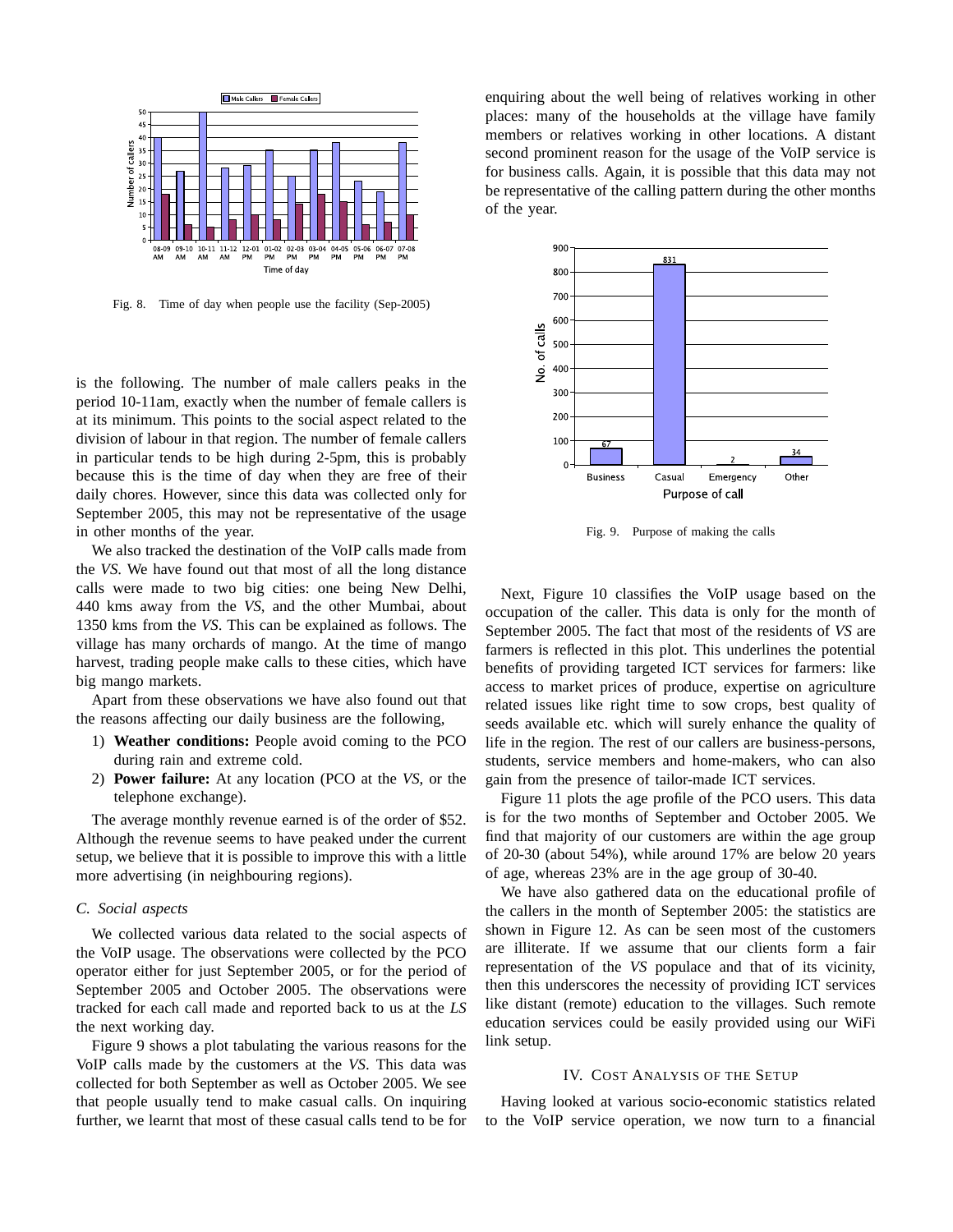

Fig. 10. Occupation wise break-up of the PCO service users



Fig. 11. Age-wise break-up of the PCO service users

viability analysis of the setup. We first provide a break up of the expenses incurred by us (Section IV-A) and the revenues earned from the setup (Section IV-B). We then discuss various possibilities of optimizing the costs incurred in the setup, as well as an alternate revenue sharing model. These lead to a more optimized deployment alternative (Section IV-C).

#### *A. Infrastructure and operating costs*

The cost of the deployment has two main components: the capital expenditure (CapEx), and the operating expenditure (OpEx). The CapEx break-up of the current setup is summarized in the Table I. We have categorized the costs into three parts: equipment related to the WiFi link, VoIP equipment, and the power backup. The antennae are parabolic grid antennae from HyperLinkTech [4]. The RF cables are also from the same vendor. The wireless bridge is Cisco's a350 [5], configured for long distance links, and powered using 802.3af (Power Over Ethernet). The solar power appliance is from



Fig. 12. Educational profile of the PCO service users

TataBP Solar [6]. The battery used is of 12 Volts, 110 Amperehour rating. All other equipment prices given in the table are the respective common market prices at that time.

| WiFi link  |                  | <b>VoIP</b> |              | Power backup  |        |
|------------|------------------|-------------|--------------|---------------|--------|
| Antennae   | 120              | FXO, FXS    | 160          | Solar power   | 1,100  |
|            |                  |             |              | & inverter    |        |
| RF cable   | $\overline{1}20$ | PCO billing | 160          | UPS           | 60     |
|            |                  | machine     |              |               |        |
| Connectors | 50               | Telephone   | 10           | <b>Diesel</b> | 340    |
| & adapters |                  |             |              | Generator     |        |
| 2 wireless | 2,000            |             |              |               |        |
| bridges    |                  |             |              |               |        |
| Antenna    | 6,600            |             |              |               |        |
| tower      |                  |             |              |               |        |
| Sub-total  | 8,890            | Sub-total   | 330          | Sub-total     | 1500   |
|            |                  |             | <b>Total</b> |               | 10.720 |

TABLE I CURRENT CAPEX (IN U.S.\$)

The operating head consists of two subparts,

- 1) **Solar panel maintenance:** The solar equipment had a problem of interfacing with the inverter, at frequent intervals it stopped charging the inverter for reasons unknown to us, and had to be repaired by mechanics from TataBP Solar [6].
- 2) **RF equipment maintenance:** The recurring problems in this head have been the need to reconfigure the wireless bridge parameters. The parameters are often reset to factory default values on rebooting after improper shutdown, caused by power failure.

Throughout the period of deployment the average monthly expenditure under the two heads have been about \$30 and \$20 respectively. Another minor recurring expenditure has been the cost of diesel for running the generator (backup power source). The average monthly expenditure for this has been about \$2. The total OpEx per month is thus about \$52. A point to be noted with respect to the OpEx is that most of the money spent has been in commute charges (around \$15 per to/fro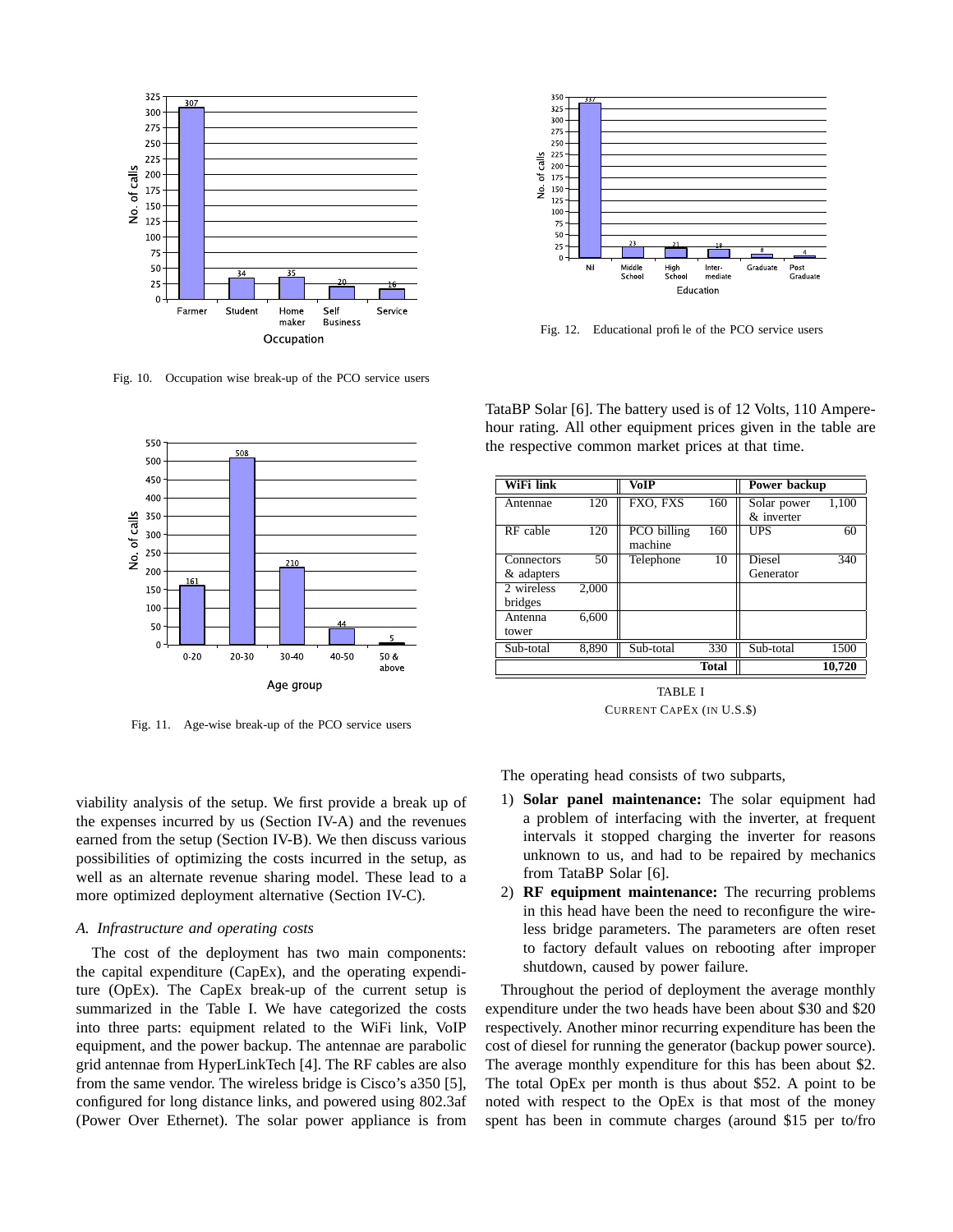trip), given the distance and relative inaccessibility of the *VS* from the *LS*.

The above description does not account for the costs incurred at the *LS* for powering up the equipments and housing the facility. However, the electricity consumption and space occupied by the equipments is minimal and they can be easily accomodated at a small incremental cost. Also, the cost at the central location would be amortized over all the rural locations that it would cover.

## *B. VoIP service revenue*

Before we analyze the revenue from the service, it is important to note that there are three main entities who are financially involved in the current setup. The first entity is the *telephone service provider*, which is Bharat Sanchar Nigam Limited (BSNL) in our case. This is the entity which provides the PSTN basic telephony service, in Figure 3. The second entity is the PCO operator who does a well defined work as mentioned in Section I, which entitles him/her to a certain amount of monetary compensation. The third entity is the *infrastructure provider* who sets up the VoIP deployment. The infrastructure provider is the owner as well as the maintainer of the wireless and telephony equipments. In our case, *we* are the *infrastructure provider*, and are stationed at the *LS*.

In this setup, for each call made the generated revenue and its sharing is as follows.

- 1) The rate of a single pulse (a predefined amount of time used as a unit for billing) of call is \$0.024. The pulse duration varies with the number being called (shorter duration for more expensive calls). The pulse duration as well as the cost per pulse is fixed by the *telephone service provider*.
- 2) The *telephone service provider* also charges an 8% service tax (i.e. \$ 0.002) on every pulse. Hence, the net amount due to the *telephone service provider* for each pulse is \$0.026.
- 3) In addition to the above, the PCO operator adds a \$0.04 amount as service charge on each call, except for local calls and prints the bill. This is the maximum allowed by the *telephone service provider*. Hence the total amount paid by a customer (at the *VS*) for each call is \$0.026 per pulse, plus \$0.04. This is the amount plotted in Figure 6.

The \$0.04 collected by the PCO operator as service charge along with the call cost is divided as follows. An amount of \$0.02 from the service charge goes towards the infrastructure provider and the PCO operator retains the rest (i.e. \$ 0.02).

Thus, given that the average number of calls per month is about 450 (see Figure 5), the revenue earned by the *infrastructure provider* is around  $450 \times 0.02 = $9$  per month. From the previous section, the operational costs per month is of the order of \$52. It is thus quite clear that currently the VoIP service is a loss-making venture, and of course, we will not be able to recover the infrastructure investments made. We now discuss the possible ways of optimizing the costs of the deployment.

### *C. Cost optimizations*

From the above discussion it is clear that the OpEx is quite high. The CapEx is also very high, despite the use of a relatively low cost wireless technology. There is a need to reduce both these costs. The PCO operator should be ensured of a revenue at least at par with other potential jobs in the locality: this is about \$30 per month in the locality we have considered. The CapEx is dominated by the antenna tower cost, the wireless bridges, and the solar panel. We now discuss alternatives to these.

The tall antenna tower is required only to achieve line of sight, and to clear the Freznel zone with a sufficient margin (80%). Instead of having tall towers at either end, one possibility is to have a central tall tower at the *LS* and a short antenna *mast* at the *VS*, still achieving line-of-sight. Such an arrangement can especially be beneficial if a central tower at the *LS* can provide line-of-sight for several surrounding village sites, thus amortizing the cost of central tower. This is depicted in Figure 13. A non-obvious point to keep in mind is that, although 802.11b supports three mutually independent channels of operation, it is possible to have more than one link work simultaneously in the same channel, as shown in [7]. Another way to achieve the sharing would be by using point-to-multipoint links as has been considered in [8]. This essentially implies that the cost of a tower can potentially be amortized over several village sites.



Fig. 13. Achieving line-of-sight with antenna masts

Another advantage of such a setup is that we can potentially use tall buildings, or even pre-existing antenna towers at the *LS* for the WiFi link (the landline site is typically a big town, or a city, which has tall buildings and cell-phone towers already).

Antenna masts are simply Galvanized Iron (GI) water pipe sections mounted atop one another. Such masts cannot be used for a stable installation beyond a height of about 10-12m. But the advantage of using antenna masts is that such masts can be very inexpensive. For instance a mast of about 12m costs as less as \$80 [2].

With a central tower at the *LS* of say 50m, and assuming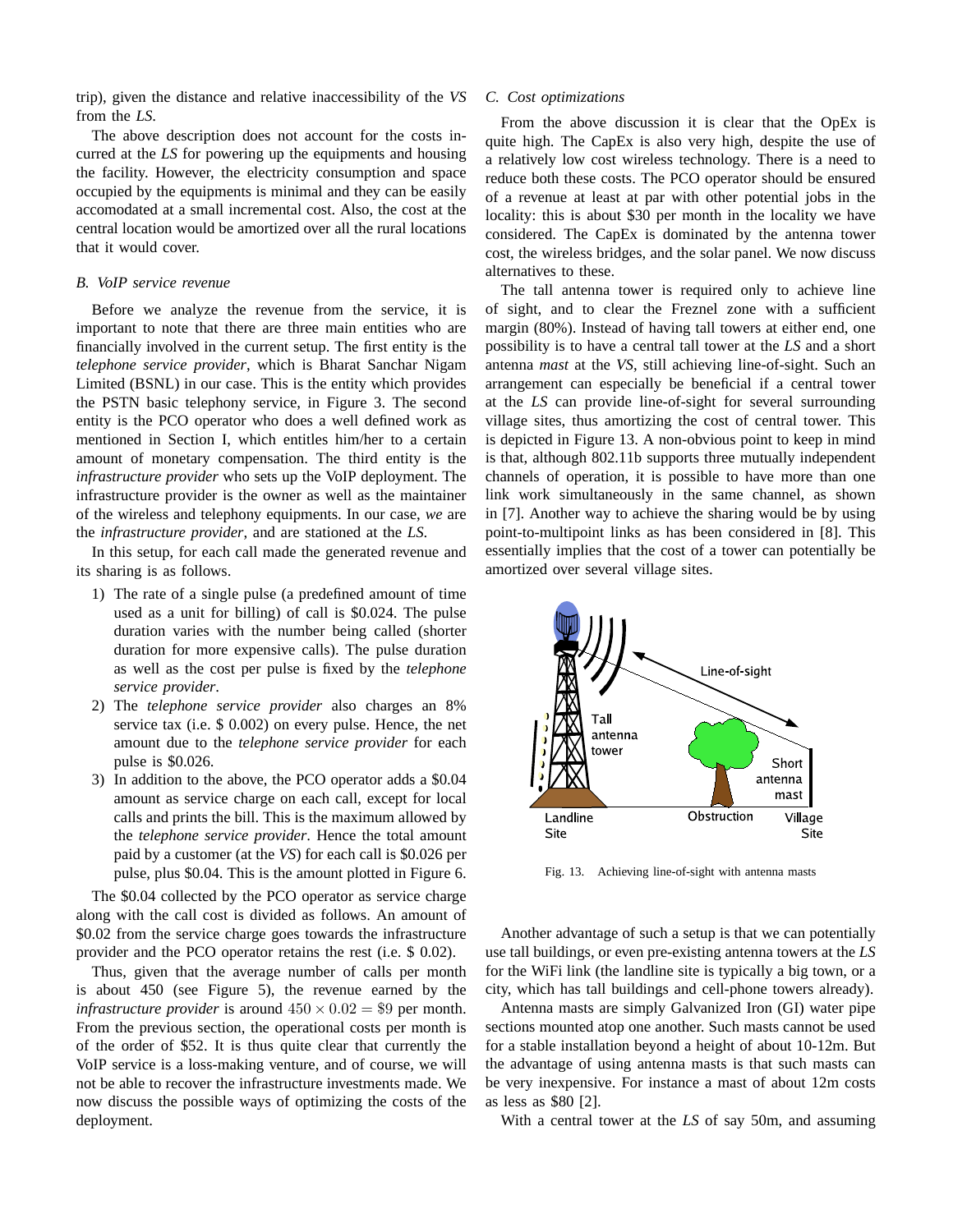that the *VS* uses a 12m mast, we can achieve line-of-sight for up to about a distance of 10km from the *LS* to the *VS*. (This can easily be computed from the Freznel zone estimation, assuming a particular height for intermediate obstructions, and using Figure 13). While such a setup may not work in our setting where the *VS* is 37 km away from the *LS*, it can work in scenarios where the distances are not as much: say, for less than 10 km.

The next major CapEx in our setup is due to the wireless bridges. We have use the Cisco Aironet 350 [5] series bridges in our installation. These bridges are particularly expensive, perhaps due to the special configuration settings available for long-distance operation. But the required functionality can be replicated with a low cost PC, fitted with an appropriate WiFi PCI card. This will further lower the CapEx.

There are additional advantages of using a PC at either end of the setup. It is now possible to replace a stand-alone FXO or FXS box with an appropriate PCI card, which cost much lesser. Another big advantage of using a PC at the *VS* would be that it can be used for providing other ICT services, further improving the prospect of earning revenue.

Finally, we can use an alternative for the rather expensive solar power panel as follows. We can use SLA (Sealed Lead Acid) battery packs. Apart from being low cost (\$240), it also has the added advantage over solar panels that its operation does not depend on the weather conditions, whereas the operation of a solar panel can deteriorate under cloudy weather. The facility for recharging the SLA batteries is easy to setup, and can be carried out at a nominal expense of as less as \$0.1 per recharge.

The use of SLA batteries also does away with the operational expenses associated with the solar panel, as well as the cost of buying diesel. The OpEx can now be assumed to be  $$52 - $30 - $2 = $20$  per month.

The cost breakup for the optimized deployment scenario is shown in Table II. In this model, the low cost PC is from [9] or [10]. The other equipments costs are common among various equipment vendors as of this writing. Note that we have not included the antenna tower cost at the *LS*. We have assumed that a pre-existing tower or tall building can be used at the *LS* (as in our current deployment), or that the cost of the tower at the *LS* gets amortized across multiple village sites.

Apart from using a lower cost setup, we also propose an alternate revenue sharing model next, which involves only the *telephone service provider* and the PCO operator at the *VS*.

#### **An alternate revenue sharing model:**

As mentioned previously, the earnings made by the *infrastructure provider* is very low as that entity is just acting as an intermediary. Even with a low initial deployment cost the amount of revenue earned by the infrastructure builder is unacceptable from a business point of view. An alternative business model which is more financially viable would be one in which the there is no intermediate *infrastructure provider* and the *telephone service provider* is the one who makes the

| WiFi link        |     | VoIP        |                 | Power backup   |       |
|------------------|-----|-------------|-----------------|----------------|-------|
| Antennae         | 120 | FXO, FXS    | 50              | <b>Battery</b> | 240   |
|                  |     | PCI cards   |                 | pack           |       |
| RF cable         | 120 | PCO billing | 160             | <b>Battery</b> | 40    |
|                  |     | machine     |                 | charger        |       |
| Connectors       | 50  | Telephone   | $\overline{10}$ |                |       |
| & adapters       |     |             |                 |                |       |
| 2 Low cost       | 200 |             |                 |                |       |
| PCs              |     |             |                 |                |       |
| 2 WiFi           | 100 |             |                 |                |       |
| <b>PCI</b> cards |     |             |                 |                |       |
| Antenna          | 80  |             |                 |                |       |
| mast             |     |             |                 |                |       |
| Sub-total        | 670 | Sub-total   | 220             | Sub-total      | 280   |
|                  |     |             | <b>Total</b>    |                | 1,170 |

TABLE II

THE OPTIMIZED CAPEX (IN U.S.\$)

initial investment. The VoIP deployment can then viewed upon as an effort undertaken by the *telephone service provider* to broaden its clientele.

In this scenario, consider a revenue sharing model in which 75% of the net revenue per month comes to the *telephone service provider* and the rest 25% goes to the PCO operator. This is the current revenue sharing scheme adopted by the government owned *telephone service provider* for rural telephony, of our country.

## **Financial viability analysis:**

The break even analysis for the conjectured revenue model and the optimized deployment scenario can be worked out easily, as below. The investment on infrastructure is \$1,170, as shown in Table II, and the operating expenditure is \$20 per month. The total monthly revenue is \$52, from Figure 6. Hence the monthly income for the *telephone service provider* is  $75\% \times 52 = $39$ . To recover the CapEx, it would thus take  $1,170/(39-20) = 61.57$  months, or a little more than five years. Such a scenario can certainly use improvement, but looks more promising in terms of financially viability than our current deployment setting.

## **Further economic aspects:**

The economics of rural VoIP telephony has two aspects which we have not considered above explicitly. On the one hand, any VoIP call which originates or terminates in the Indian PSTN requires a license. On the other, the Indian National Telecom Policy 1999 has laid emphasis on Universal Service Obligations (USO) [11], and has provisions for collection of resources for providing rural telephony. These two aspects will also affect the economics of rural VoIP telephony.

## V. CONCLUSIONS

In this paper, we have described our experiences with a VoIP-based telephony service in a rural village setting. We started with a long distance WiFi link setup to a remote village site, and a subsequent VoIP demo run. Given the demand for telephony service at the village, we have sought to maintain